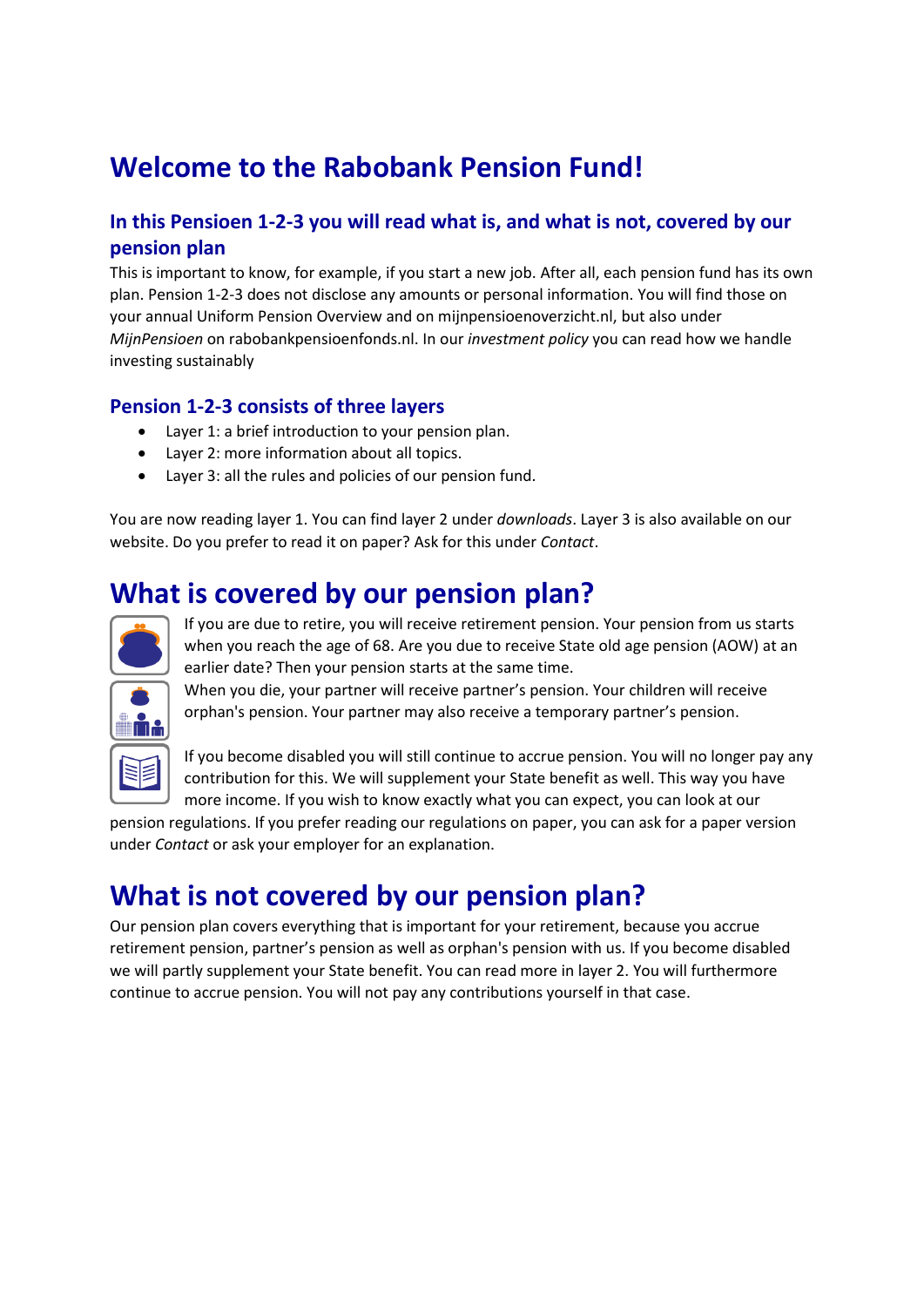#### **How do you accrue pension?**



There are three ways in which you accrue a pension:

A. State old age pension: you accrue this through the government if you live or work in the Netherlands. Read more on svb.nl.

B. Your pension with us: you accrue pension through your employer. This Pension 1-2-3 addresses this type of pension.

C. Pension that you arrange yourself: for example through Flexioen in our pension fund, or by saving for an annuity or in a tax-efficient blocked bank savings account.



Every year, you accrue part of your pension. Your total pension is the sum of all those parts. You will receive this pension for the rest of your life from your retirement date on. This is called a career average plan.



You accrue pension on part of your gross annual salary. We deduct the State pension offset from your salary. This amounts to €14,802 for 2022. You do not accrue any pension on that amount, because you will receive State old age pension. In 2022 you will accrue 1.7% pension on the remaining salary. In 2022 you can accrue pension on a salary up to €108,612 in this plan.



Your employer pays a contribution towards your pension every month. You pay part of that to your employer. You can see how much that is on your salary slip.

## **What are your options?**



You have started a new job. You may transfer the pension that you have accrued previously to our pension fund.



Do you want to compare our pension plan with another pension plan? Look at the pension comparison part in layer 3.



Do you wish to accrue extra pension for yourself? Have a look at your options in layer 2.



You accrue pension on your salary up to €108,612 in 2022. If your salary is higher, then you may participate in a separate pension plan. This way you will accrue more pension. Have a look at layer 2.



We offer you more choices such as extra pension for your partner or extra pension for yourself. You can also retire early or defer your pension. It is possible to do this with only a part of your pension. Go to layer 2 to see all your options.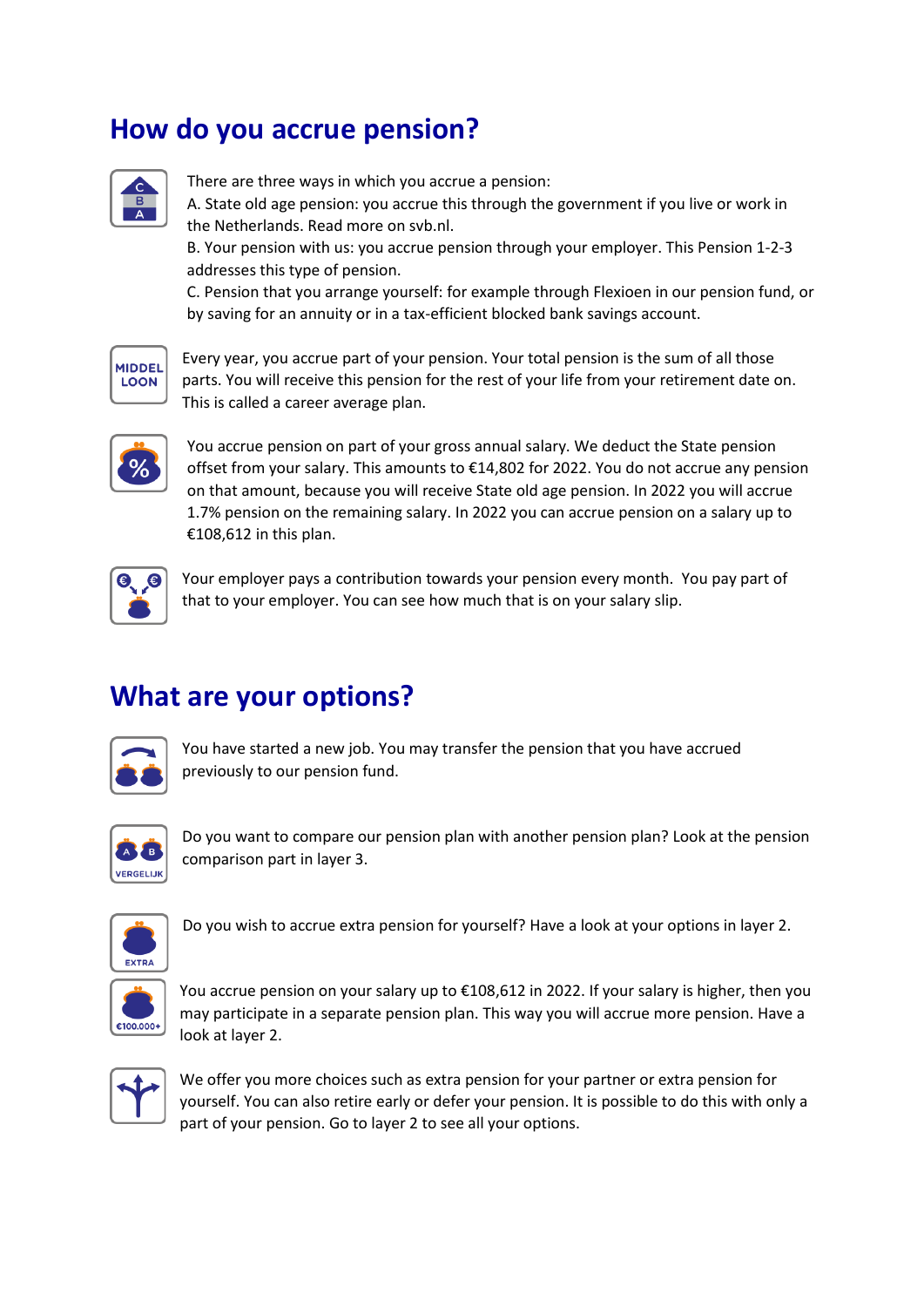#### **How secure is your pension?**



Your pension is not certain. It is possible that your pension cannot increase in line with prices. You therefore run a risk with your pension. For example:

- Our investments may yield disappointing returns.
- The pension contribution available for a given year for your pension may not be enough.
- People are living longer on average. As a result, we have to pay pensions for longer.

In layer 2 you can read more about our financial situation and the policy funding ratio. If these are poor, your pension may be lower.



We try to have your pension increase in line with prices every year. This is called indexation. This is only possible if the financial situation of our pension fund allows for it. Over the past five years we have increased the pensions for members as follows:

|      | <b>Indexation</b> | Price rises |
|------|-------------------|-------------|
| 2021 | 0.00%             | 1.88%       |
| 2020 | 0.00%             | 1.20%       |
| 2019 | 0.45%             | 2.88%       |
| 2018 | 0.20%             | 1.10%       |
| 2017 | 0.00%             | 1.57%       |



If we have a deficit, we may have to take measures. For example:

- Your pension will not grow in line with price rises.
- Your pension goes down. We only do this if there are no other options.
- If the contribution is not sufficient you may accrue less pension.

So far, we have not had to lower pensions but they are not growing entirely in line with prices.

#### **What costs do we incur?**



Our pension fund incurs the following costs to arrange your pension:

- Administration costs. Your employer and we share these costs.
- The cost of managing the fund's investments. We pay these costs from the return on investments.